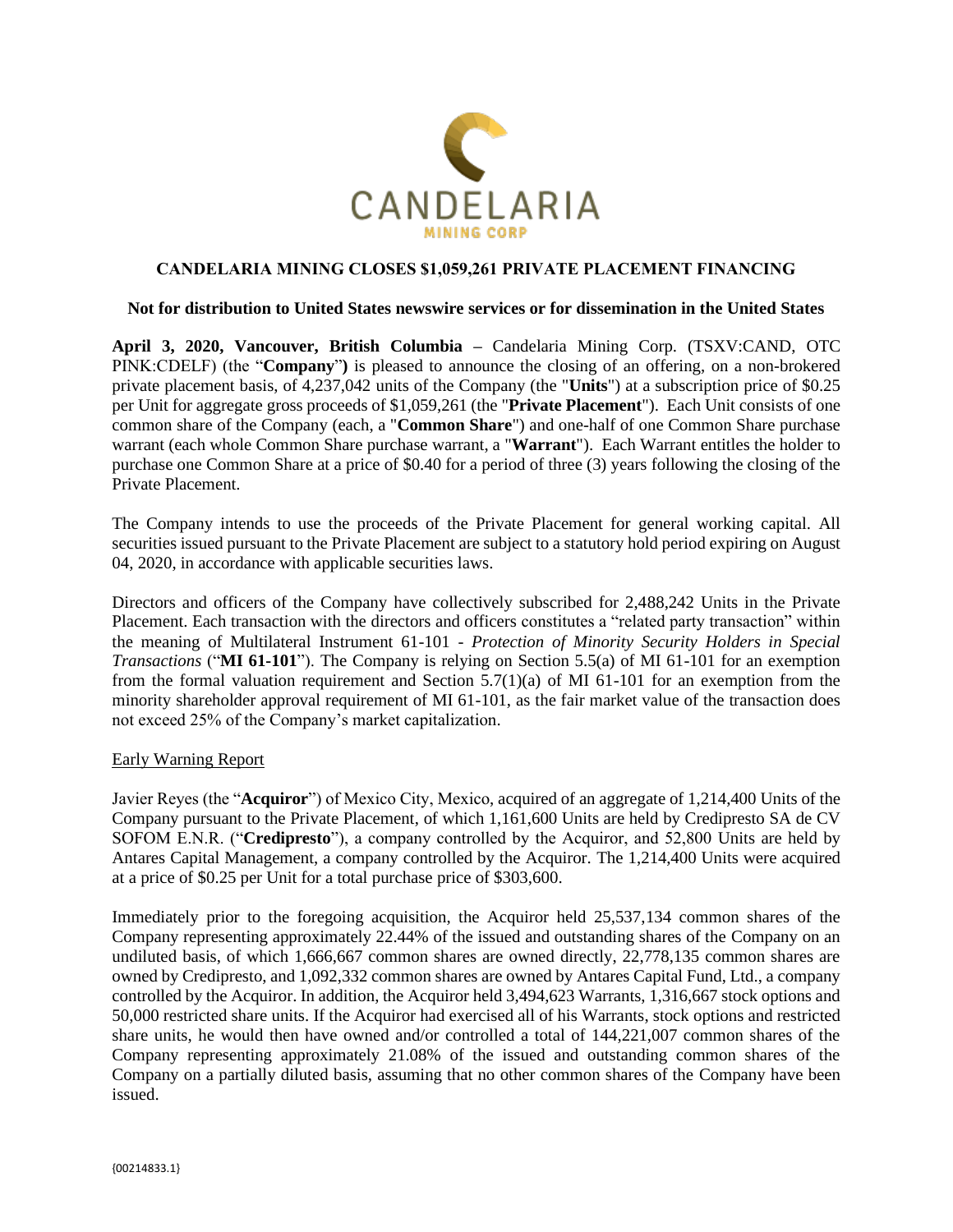As a result of the foregoing acquisition, the Acquiror owns and/or controls a total of 26,751,434 common shares of the Company representing 23.50% of the issued and outstanding shares on an undiluted basis, of which 1,666,667 common shares are owned directly, 23,939,735 common shares are owned by Credipresto, 1,092,332 common shares are owned by Antares Capital Fund, Ltd., a company controlled by the Acquiror, and 52,800 common shares are held by Antares Capital Management, a company controlled by the Acquiror. In addition, the Acquiror owns and/or controls 4,101,773 Warrants, 1,316,667 stock options and 50,000 restricted share units. If the Acquiror were to exercise all of his Warrants, stock options and restricted share units, he would then own and/or control a total of 146,042,457 common shares of the Company representing approximately 22.06% of the issued and outstanding common shares of the Company on a partially diluted basis, assuming that no other common shares of the Company have been issued.

The securities acquired by the Acquiror will be held for investment purposes. The Acquiror may, depending on market and other conditions, increase or decrease its beneficial ownership of the Issuer's securities, whether in the open market, by privately negotiated agreements or otherwise, subject to a number of factors, including general market conditions and other available investment and business opportunities.

The disclosure respecting the Acquiror's shareholdings contained in this press release is made pursuant to Multilateral Instrument 62-104 and a report respecting the above acquisition will be filed with the applicable securities commissions using the Canadian System for Electronic Document Analysis and Retrieval (SEDAR) and will be available for viewing at www.sedar.com.

## **About Candelaria Mining**

Candelaria Mining is a Canadian-based gold development and exploration company with a portfolio of highly prospective projects in Mexico, one of the world's best mining jurisdictions. Candelaria's 100% owned Caballo Blanco Project hosts an Indicated Resource of 521,000 ounces of gold and 2,170,000 ounces of silver (31,220,000 tonnes grading 0.52 g/t gold and 2.16 g/t silver) and an Inferred Resource of 95,000 ounces of gold and 590,000 of ounces of silver  $(8,630,000$  tonnes grading 0.34 g/t gold and 2.14 g/t silver). Potential exists to increase these estimated resources through continued drilling and exploration. Candelaria also holds the Pinos Gold Project which hosts a Measured Resource of 4,444 ounces of gold and 228,892 ounces of silver (85,847 tonnes grading 1.6 g/t gold and 82.9 g/t silver), an Indicated Resource of 20,586 ounces of gold and 267,745 of ounces of silver (175,697 tonnes grading 3.6 g/t gold and 47.4 g/t silver) and an Inferred Resource of 60,657 ounces of gold and 811,082 of ounces of silver (529,267 tonnes grading 3.6 g/t gold and 47.4 g/t silver). For more information on resource estimates, please see the technical reports prepared pursuant to NI 43-101 which are available on the Company's website at [www.candelariamining.com.](http://www.candelariamining.com/)

## ON BEHALF OF THE BOARD,

*Curtis Turner* Chief Executive Officer

### **For further information, please contact:**

Investor Relations Email: [info@candelariamining.com](mailto:contact@candelariamining.com) Phone: 604-349-5992